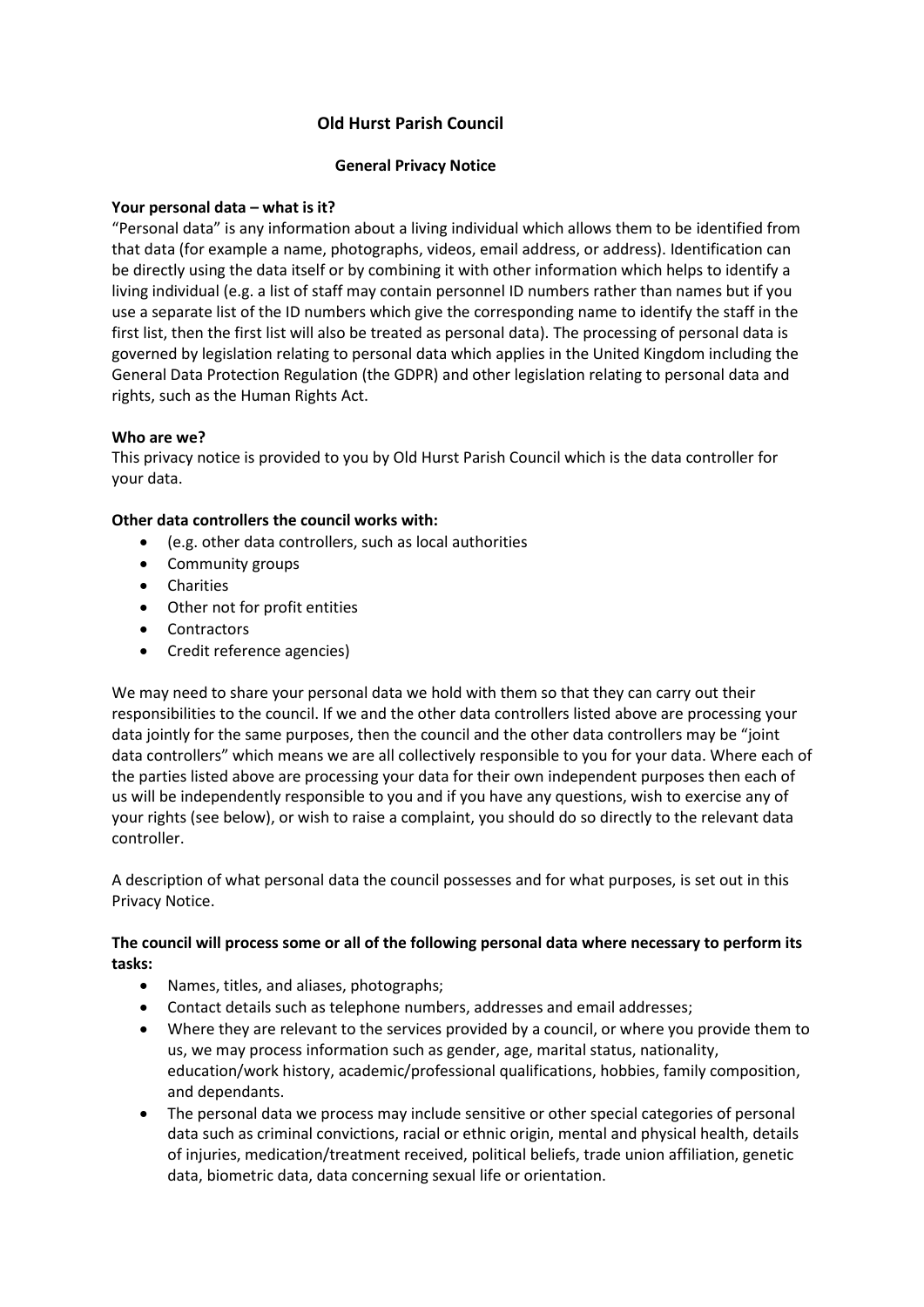#### **How we use sensitive personal data**

- We may process sensitive personal data including, as appropriate:
	- Information about your physical and mental health or condition in order to monitor sick leave and take decisions on your fitness for work;
	- your racial or ethnic origin or religious or similar information in order to monitor compliance with equal opportunities legislation;
	- in order to comply with legal requirements and obligations to third parties.
- These types of data are described in the GDPR as "Special categories of data" and require higher levels of protection. We need to have a further justification for collecting, storing and using this type of personal data.
- We may process special categories of personal data in the following circumstances:
	- In limited circumstances, with your explicit written consent.
	- Where we need to carry out our legal obligations.
	- Where it is needed in the public interest.
- Less commonly, we may process this type of personal data where it is needed in relation to legal claims or where it is needed to protect your interests (or someone else's interests) and you are not capable of giving your consent, or where you have already made the information public.

### **Do we need your consent to process your sensitive personal data?**

• In limited circumstances, we may approach you for your written consent to allow us to process certain sensitive personal data. If we do so, we will provide you with full details of the personal data that we would like and the reason we need it, so that you can carefully consider whether you wish to consent.

# **The council must comply with data protection law. This says that the personal data we hold about you must be:**

- Used lawfully, fairly and in a transparent way.
- Collected only for valid purposes that we have clearly explained to you and not used in any way that is incompatible with those purposes.
- Relevant to the purposes we have told you about and limited only to those purposes.
- Accurate and kept up to date.
- Kept only as long as necessary for the purposes we have told you about.
- Kept and destroyed securely including ensuring that appropriate technical and security measures are in place to protect your personal data to protect data from loss, misuse, unauthorised access and disclosure.

### **We use your personal data for some or all of the following purposes:**

- To deliver public services including to understand your needs to provide the services that you request and to understand what we can do for you and inform you of other relevant services;
- To confirm your identity to provide some service;
- To contact you by post, email, telephone or using social media (e.g. Facebook, Twitter, WhatsApp);
- To help us build up a picture of how we are performing;
- To prevent and detect fraud and corruption in the use of public funds and where necessary for the law enforcement functions;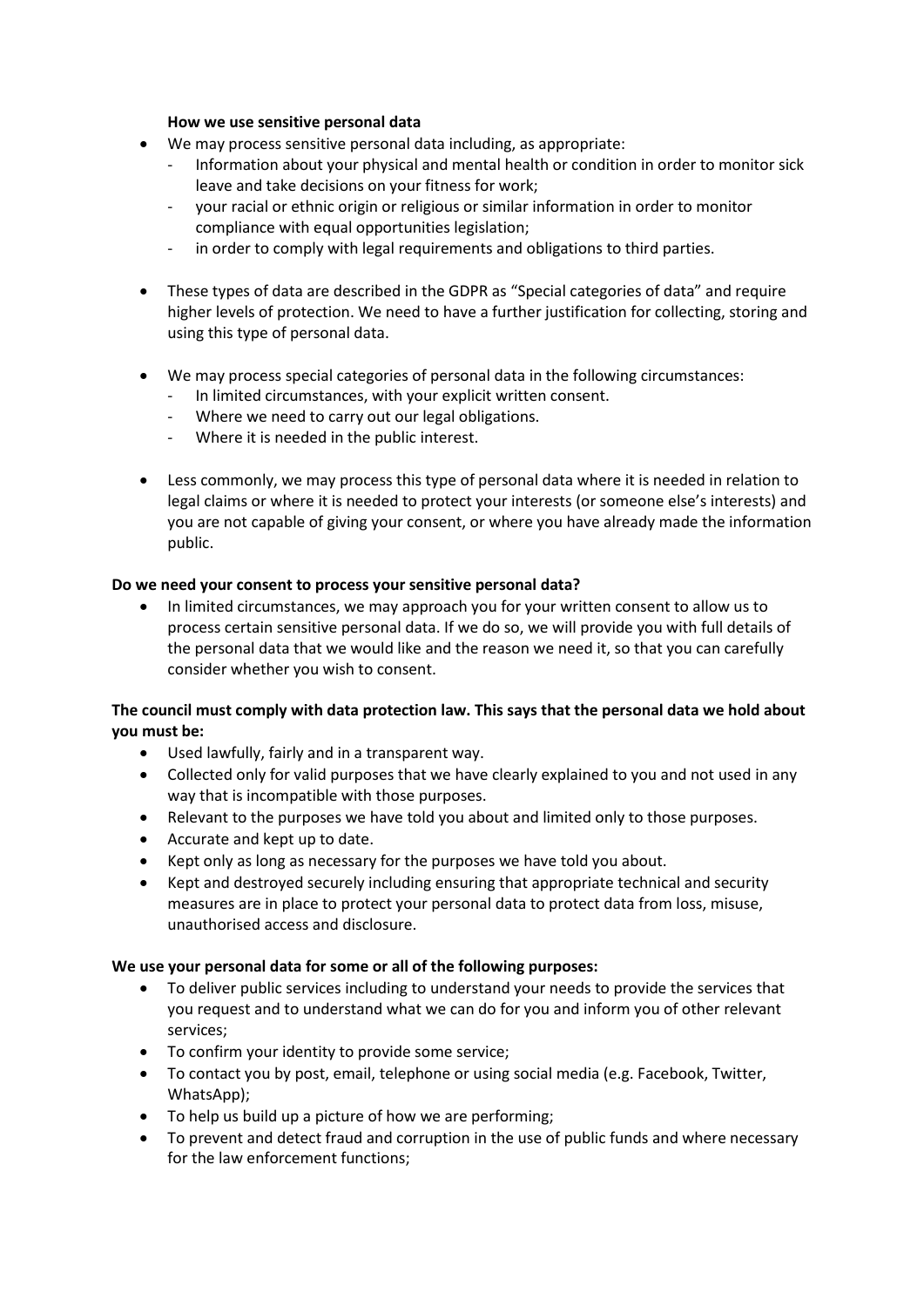- To enable us to meet all legal and statutory obligations and powers including any delegated functions;
- To promote the interests of the council;
- To maintain our own accounts and records;
- To seek your views, opinions or comments;
- To notify you of changes to our facilities, services, events and staff, councillors and other role holders;
- To send you communications which you have requested and that may be of interest to you. These may include information about campaigns, appeals, other new projects or initiatives;
- To process relevant financial transactions including grants and payment for goods and services supplied to the council;
- To allow the statistical analysis of data so we can plan the provision of services. Our processing may also include the use of CCTV systems for the prevention and prosecution of crime.

# **What is the legal basis for processing your personal data?**

The council is a public authority and has certain powers and obligations. Most of your personal data is processed for compliance with a legal obligation which includes the discharge of the council's statutory functions and powers. Sometimes when exercising these powers or duties, it is necessary to process personal data of residents using the council's services. We will always take into account your interests and rights. This Privacy Notice sets out your rights and the council's obligations to you.

We may process personal data if it is necessary for the performance of a contract with you, or to take steps to enter into a contract.

Sometimes the use of your personal data requires your consent. We will first obtain your consent to that use.

### **Sharing your personal data.**

This section provides information about the third parties with whom the council may share your personal data. These third parties have an obligation to put in place appropriate security measures and will be responsible to you directly for the manner in which they process and protect your personal data. It is likely that we will need to share your data with some or all of the following (but only where necessary):

- The data controllers listed above under the heading "Other data controllers the council works with";
- Our agents, suppliers and contractors. For example, we may ask a commercial provider to publish or distribute newsletters on our behalf, or to maintain our database software.
- On occasion, the other local authorities or not for profit bodies with which we are carrying out joint ventures e.g. in relation to facilities or events for the community.

### **How long do we keep your personal data?**

We will keep some records permanently if we are legally required to do so. We may keep some other records for an extended period of time. Foe example, it is currently best practise to keep financial records for a minimum period of eight years to support HMRC audits or provide tax information. We may have legal obligations to retain some data in connection with our statutory obligations as a public authority. The council is permitted to retain data in order to defend or pursue claims. In some cases the law imposes a time limit for such claims (for example 3 years for personal injury claims or 6 years for contract claims). We will retain some personal data for this purpose as long as we believe it is necessary to be able to defend or pursue a claim. In general, we will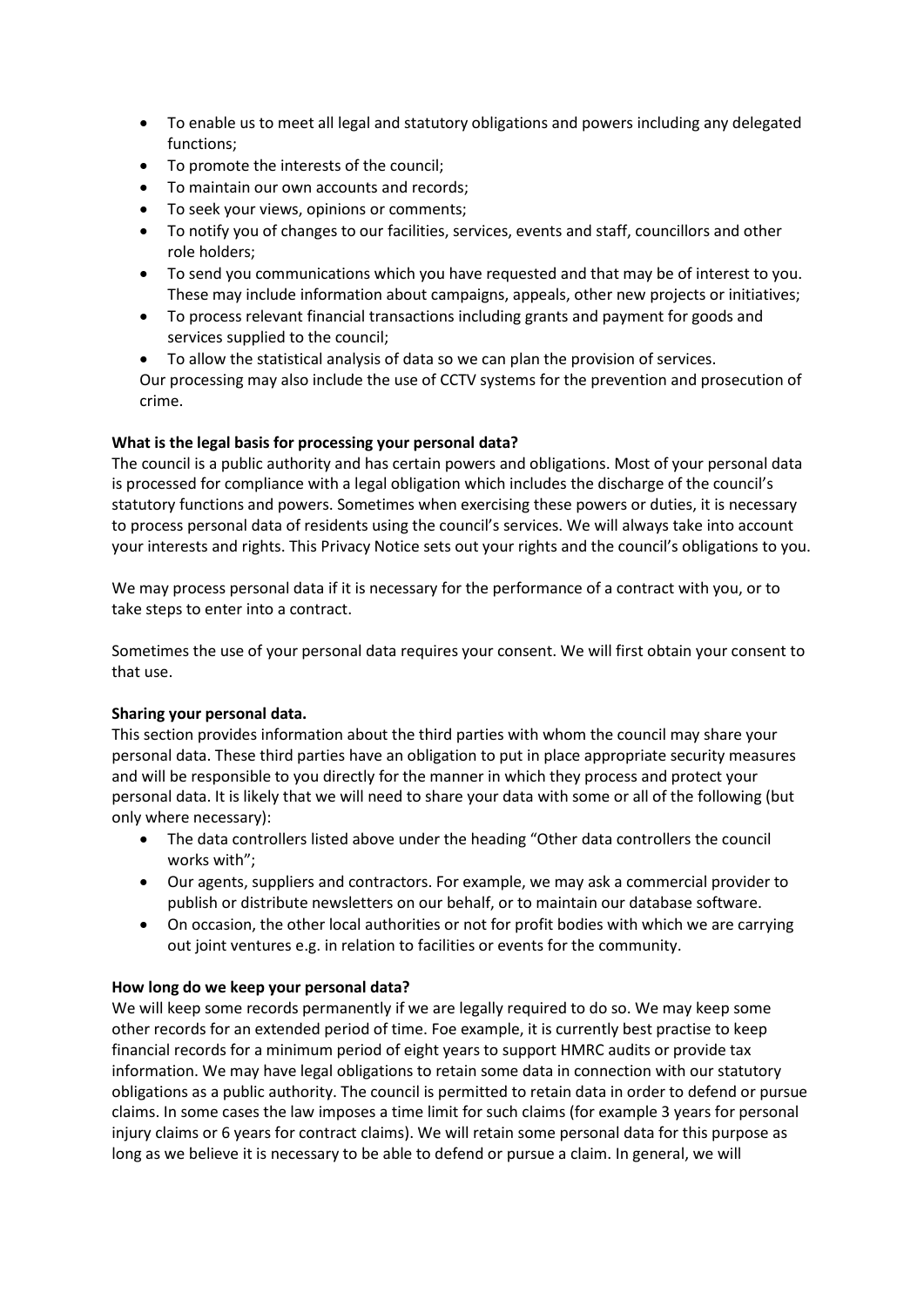endeavour to keep data only for as long as we need it. This means we will delete it when it is no longer needed.

# **Your rights and your personal data**

You have the following rights with respect to your personal data:

When exercising any of the rights listed below, in order to process your request, we may need to verify your identity for your security. In such cases we will need you to respond with proof of your identity before you can exercise these rights.

# **1) The right to access personal data we hold on you**

- At any point you can contact us to request the personal data that we hold on you as well as why we have that personal data, who has access to the personal data and where we obtained the personal data from. Once we have received your request we will respond within one month.
- There are no fees or charges for the first request but additional requests for the same personal data or requests which are manifestly unfounded or excessive may be subject to an administrative fee.

# **2) The right to correct and update the personal data we hold on you.**

• If the data we hold on you is out of date, incomplete or incorrect, you can inform us and your data will be updated.

# **3) The right to have your personal data erased.**

- If you feel that we should no longer be using your personal data or that we are unlawfully using your personal data, you can request that we erase the personal data that we hold.
- When we receive your request we will confirm whether the personal data has been deleted or the reason why it cannot be deleted (for example because we need to comply with a legal obligation).

# **4) The right to object to processing of your personal data or to restrict it to certain purposes only.**

• You have the right to request that we stop processing your personal data or ask us to restrict processing. Upon receiving the request we will contact you and let you know if we are able to comply or if we have a legal obligation to continue to process your data.

# **5) The right to data portability.**

- You have the right to request that we transfer some of your data to another controller. We will comply with your request, where it is feasible to do so, within one month of receiving your request.
- **6) The right to withdraw your consent to the processing at any time for any processing of data to which consent was obtained.**
	- You can withdraw your consent easily by telephone, email, or by post (see contact details below).

### **7) The right to lodge a complaint with The Information Commissioner's Office.**

• You can contact the Information Commissioners Office on 0303 123 1113 or via email <https://ico.org.uk/global/contact-us/email/> or at The Information Commissioner's Office, Wycliffe House, Water Lane, Wilmslow, Cheshire, SK9 5AF